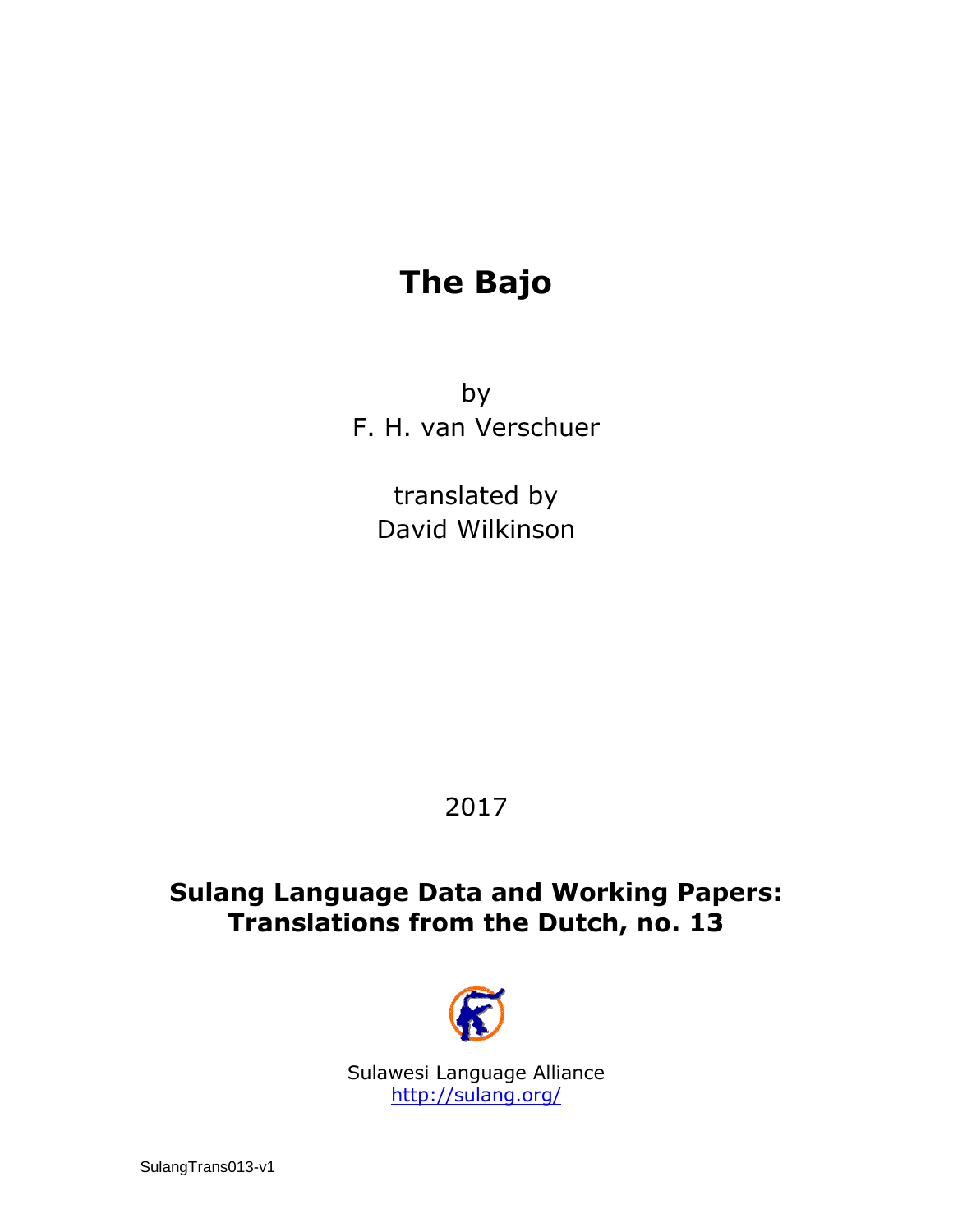### **LANGUAGES**

Subject language : Indonesian Bajau Language of materials : English

# **DESCRIPTION**

After becoming intrigued with the Bajo (Bajau) during an expedition to North Borneo in 1879, the author describes what he learned about these people during his travels through the Indonesian Archipelago over the subsequent two years. His paper is also partly review of the meager literature that existed on the Bajo up to that time.

## **SOURCE**

Verschuer, F. H. van. 1883. De Badjo's. *Tijdschrift van het Aardrijkskundig Genootschap* 7:1–7. Original pagination is indicated by enclosing the page number in brackets, e.g. [p. 1].

## VERSION HISTORY

Version 1 [25 August 2017] Translated February 2013, edited and formatted for publication January 2016 and August 2017.

© 2013–2017 by David Wilkinson All Rights Reserved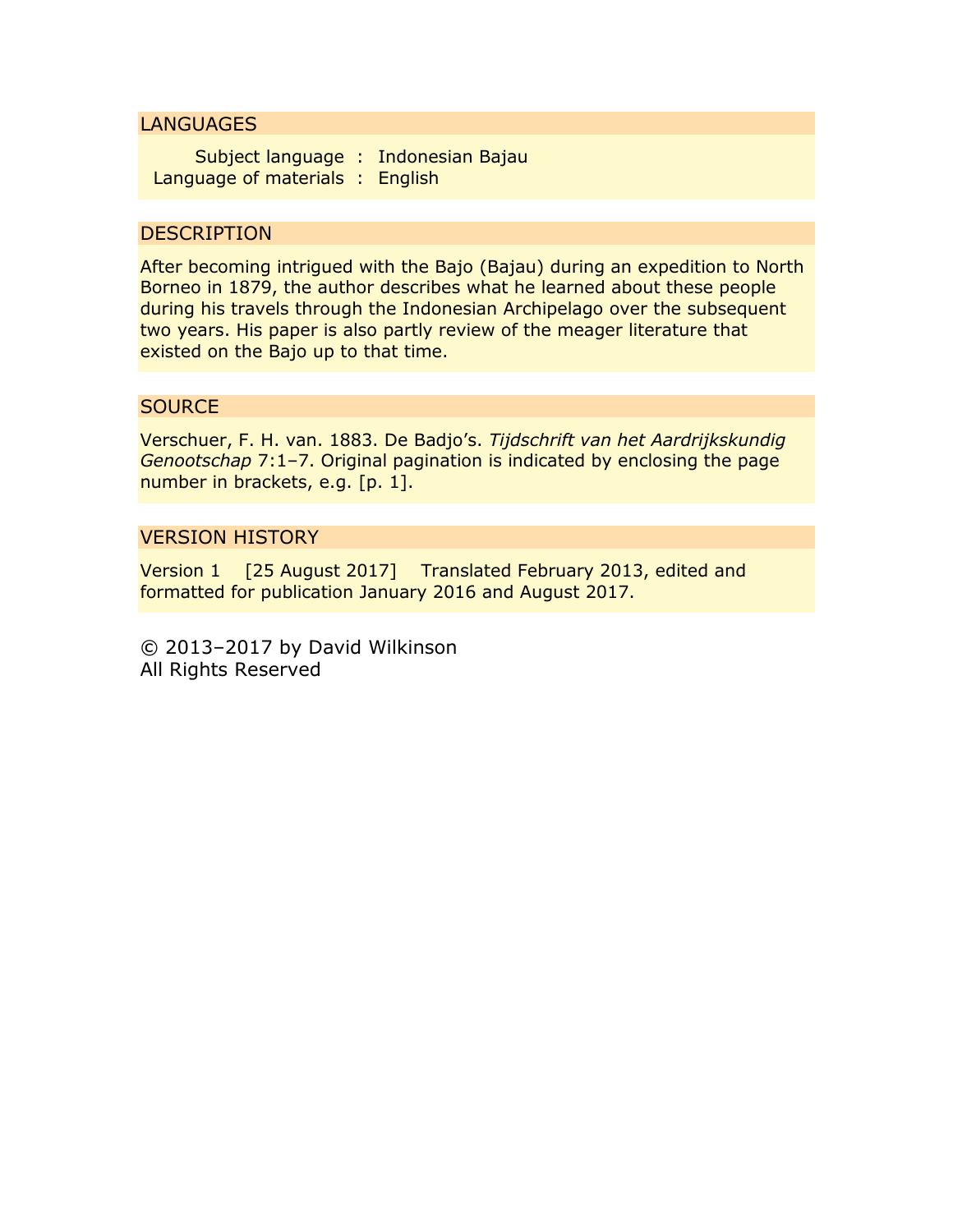#### by F. H. van Verschuer

When in August 1879, as master of the steamship HMS Macasser, I was given the task of making a voyage to North Borneo and the Sulu Archipelago, I was ordered, among other things, to find out "whether the name *Bajo's Kobang,* which the pirates are often called, had some connection with the name of Kobang Island, so that this would not reflect favourably in relation to piracy, or was it, as was claimed, only a common name for the inhabitants of Tawi-Tawi island, not having anything to do with Kobang Island?"

For Kobang must be the island of Culi Babang, which is on the English admiralty map. Having arrived at the place, I found the English map of this part of east coast of Borneo so inaccurate that, with the sole exception of two small areas, Tanjong Unsang and Ligitan or Boom-Boom, recorded as early as 1845 by Capt. Belcher, it must have been composed from hearsay. With such a map, off an uninhabited coast, in a channel full of islands and reefs, to go and look for an island without having anyone who could tell me which of the at-least-apparently-uninhabited islands was Kobang, I considered to be an unprofitable mission, and so I came back to Batavia without being able to answer the question asked of me. Yet I think that according to the reports received I am able to establish that the name Kobang belongs to the part of the east coast of Borneo between Darvel Bay and St. Lucia Bay<sup>2</sup> and not to the Tawi-Tawi islands that lie opposite. However, whether Kobang denotes the whole region between the two bays, or a certain island or else a certain place, has remained unknown to me.<sup>3</sup> The various reports about Kobang, to be found in E. de Waal, *Onze Indische Financien*, III, p. 208, give no certainty about it.

<sup>&</sup>lt;sup>1</sup> [translator's note: I use the singular for names of peoples, thus 'thirty Bajo' not 'thirty Bajos.' Dutch spellings of place names and other names have been updated using the following replacements:  $oe \rightarrow u$ , dj  $\rightarrow$  i, ti  $\rightarrow$  c and i (elsewhere)  $\rightarrow$  v. I have replaced Van Verschuer's Bugies with 'Bugis,' and his Putieh with 'Putih.' Some inconsistent spellings found in the original (e.g. Macasser, Macassar, Makasser, Makassar) have been left intact.]

<sup>&</sup>lt;sup>2</sup> [translator's note: For the region between Darvel Bay and St. Lucia (Sibuko) Bay as it was perhaps known to Van Verscheur, see the map in Warren (1971:11).]

 $3$  [page 1, second column, footnote 1] I have recently received a copy of a map of this area made by Dalrymple and on it I found the name 'Kubang' approximately in the place where in 1875 the sloops of the Austrian corvette Archduke Friedrich were attacked. When I was at that place this event was unknown to me; I sent a sloop to the mouth of the river, wrongly held by Lehnert to be the Sibuku river, and it found no inhabitants.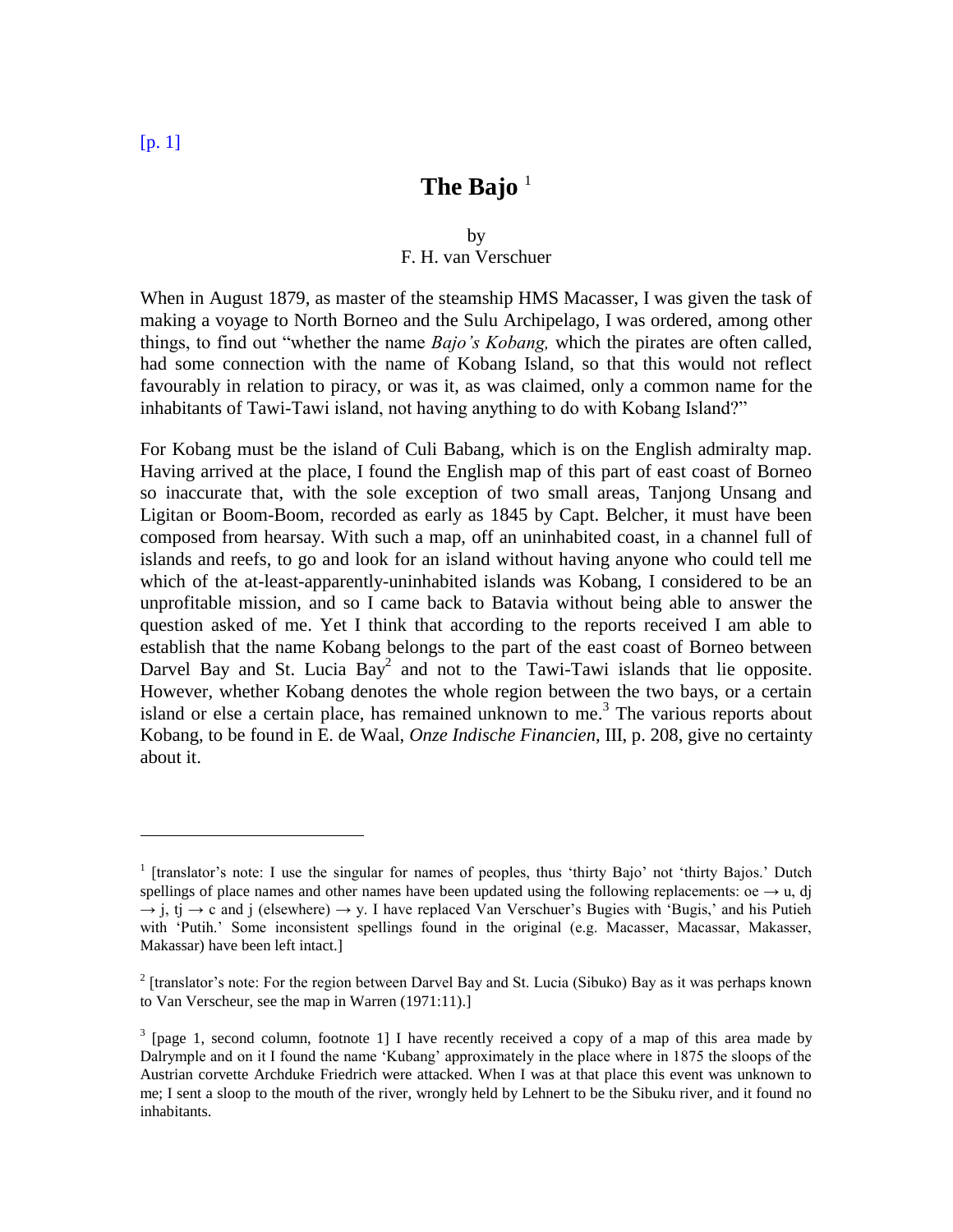Although my investigation was thus far unfruitful, through this mandate my attention became fixed on the Bajo themselves. Until now I had come to see them as a sort of fisher folk who often joined with the Sulu pirates in the Makassar Strait, but now I found out on this and my subsequent voyages that they were a widespread people who extended along the whole of the northern and eastern coast of Borneo, over the  $[p, 2]$  Sulu Archipelago, presumably over a part of the Philippines, and further over a great deal of our eastern Archipelago; that, everywhere practising the occupation of fishing, mostly only temporarily living ashore in extremely simple dwellings, always built over the water; a people that seemed to have their own language and, notwithstanding their great mobility and the very different races with whom they were associated, seemed to have retained their own character, and that in the end were not unfavourably judged by those with whom they came into contact.

Conditions of life aboard make it difficult to take many books with one, but on my return to the Netherlands I had expected to find extensive literature on the Bajo. In this I was disappointed. Certainly, they were mentioned in various works and travel accounts and they will presumably be in many others, both English and Spanish, which I cannot read, but after the first mention made of them by Padbrugge in the year  $1675$ ,<sup>4</sup> I can find only one article in which they are treated of in detail and that is by Vosmaer from the year 1835. <sup>5</sup> Only Padbrugge, governor of the Moluccas, describes the Bajo, who lived on the northern tip of Celebes, the present Minahassa. He calls them "in no way so savage or impetuous natured as Mr. Montanus says, but on the contrary humble, quiet, straightforward, trustworthy and not offending anyone, unless others first attack them, which does happen from some people off the coast of Celebes and for which public punishment is practised." He believes that they originated in China or Japan.

Vosmaer, who spent several years under the Bajo on Kendari bay on the south-east corner of Celebes, gives a very full description of their way of life, as he saw it there, while he made detailed reports on their main occupation, the gathering of tripang and karet.<sup>6</sup> He says of them: "In general they are industrious, open-hearted and honest people and they differ from those who rove about chiefly by their good nature, but also by their timidity." Vosmaer divides the Bajo on the Kendari Bay into two groups: those living on the coast and those who rove about. Speaking in general about the Bajo, he says:

"Concerning their origin one must take refuge in guesses. They belong to the Malayan race, but whether at some earlier time the various tribes formed into an independent nation cannot easily be determined. A comparison of their languages would be able to throw much light on that. There is a great possibility that earlier

<sup>4</sup> [page 2, first column, footnote 1] Valentijn, *Oud en Nieuw Oost-Indien*, I. p. 204–206. S. Keyzer publication.

<sup>5</sup> [page 2, first column, footnote 2] *Verhandelingen van het Bataviaasch Genootschap*, XVII, 1839, p. 113.

<sup>6</sup> [translator's note: Tripang refers to sea cucumbers. Karet, shortening of Dutch *karetschildpad*, refers to sea turtles, or more specifically their carapaces as an item of trade.]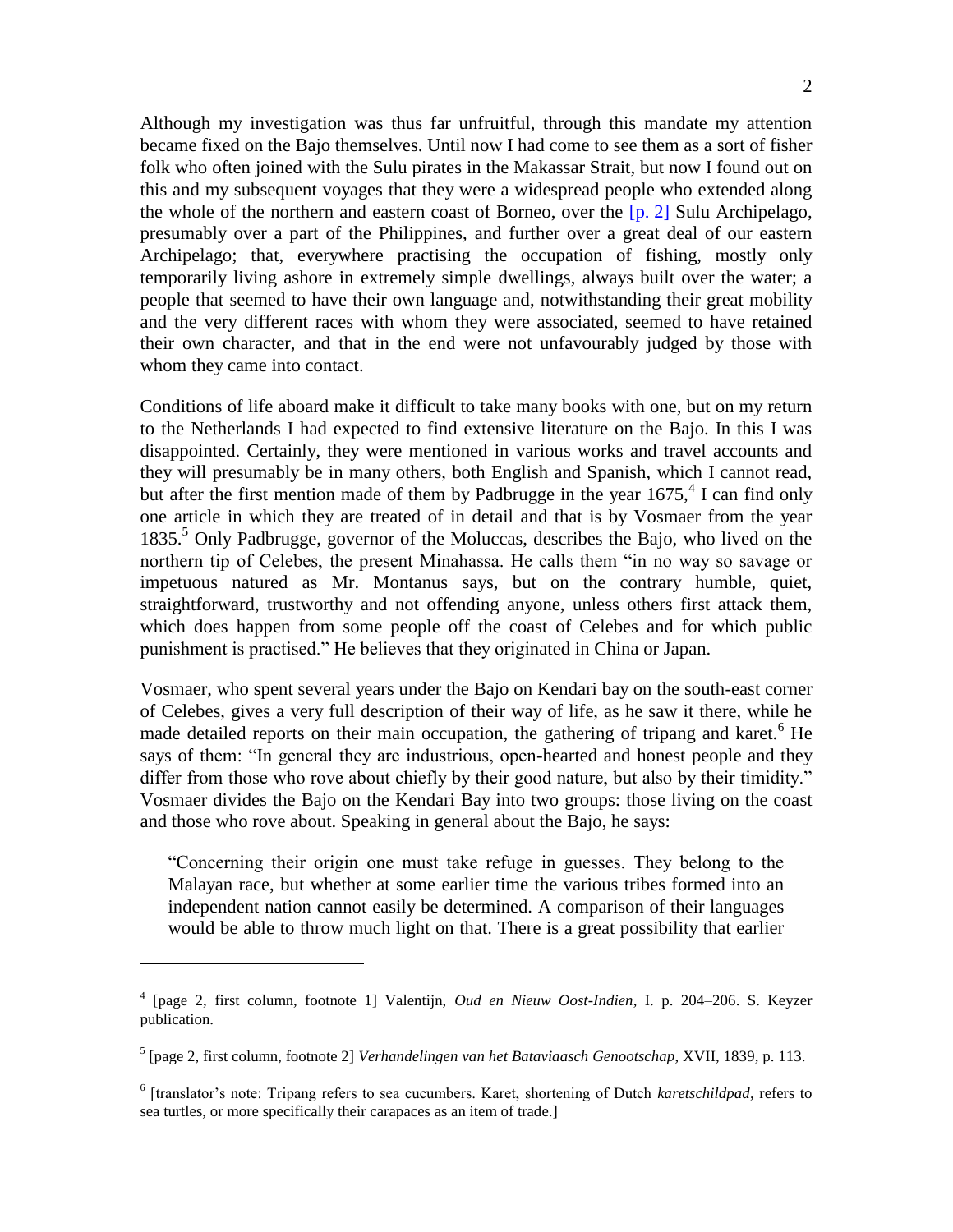they must have lived for a long time in the Makassar empire. In this respect a certain backwater close to Goa called Tidung is said once to have served them as home, although no traces of it are to be found now. They themselves admit that their language is spoken nowhere on the shore, although it bears the marks of having belonged to a language that existed here earlier, perhaps spread over this archipelago, the now lost Polynesian.<sup>7</sup> After the fall of the Makassar empire they became united in the Bonish, where they founded the community of Bajoa. They still regard themselves as the subjects of Boni and Goa."

For the sake of completeness I will also comment here that H. von Dewall, speaking about the Bajo on the east coast of Borneo, $8$  ascribes their origin to the kingdom of Johore. Contrary to that, Van Spreeuwenberg says concerning the Bajo in Minahassa $^9$  that they originate "from an island, now sunken, known on the sea charts under the name of *the Boot*."<sup>10</sup>

A single, rather detailed informant on such a remarkable people in a period of two centuries is certainly not much. I should like to be the second, but am not in a position for that, as I came into contact with them too little and always for too short a time. It will seldom happen, however, that one person should in a relatively short period visit most of the region inhabited by the Bajo, as I had to do in the years 1879–1881, and I think that it can therefore be useful to pass on what I saw of them, even if only as a contribution to the knowledge of their spreading over the archipelago in those years.

Neither on Sarawak nor on Brunei did I hear the Bajo mentioned, except that I venture to say that on the whole they are not met with at all on this part of the northwest coast of Borneo. I first heard them mentioned  $[p, 3]$  during a visit on 27th September 1879 to the resident of the Overbeck-Dent Company stationed on the Pappar River, a Mr. Everett. He told me that the nearby kampong was inhabited by some 'Orang Brunai' (Malayans), apart from the Dusuns, as the original Dayak people are called, and also about forty Bajo. These last, however, belonged to Mengkabong, under the rule of Pangeran Roup.<sup>11</sup> The river Mengkabong runs about 6 miles to the north of the river Pappar; between the two

<sup>&</sup>lt;sup>7</sup> [page 2, second column, footnote 1] In A. R. Wallace's work is appended a list of words of the Bajo language, which however is not included in Prof. P. J. Veth's translation. See "Insulinde", II, p. 528. It is not stated, however, among which Bajo Wallace collected his list.

<sup>8</sup> [page 2, second column, footnote 2] *Tijdschrift voor Indische Taal-, Land- en Volkenkunde*, 1855, pp. 438–445. [translator's note: Von Dewall's hypothesis that the Bajau originate from Johore is actually stated on page 446.]

<sup>9</sup> [page 2, second column, footnote 3] *Tijdschrift voor Nederlandsch Indië*, vol. 8, Batavia, 1846, Part 1, p. 35.

<sup>10</sup> [translator's note: Dutch *de Laars*.]

<sup>&</sup>lt;sup>11</sup> [translator's note: Pangeran is a title, 'prince,' usually understood to be the brother or son of a reigning monarch.]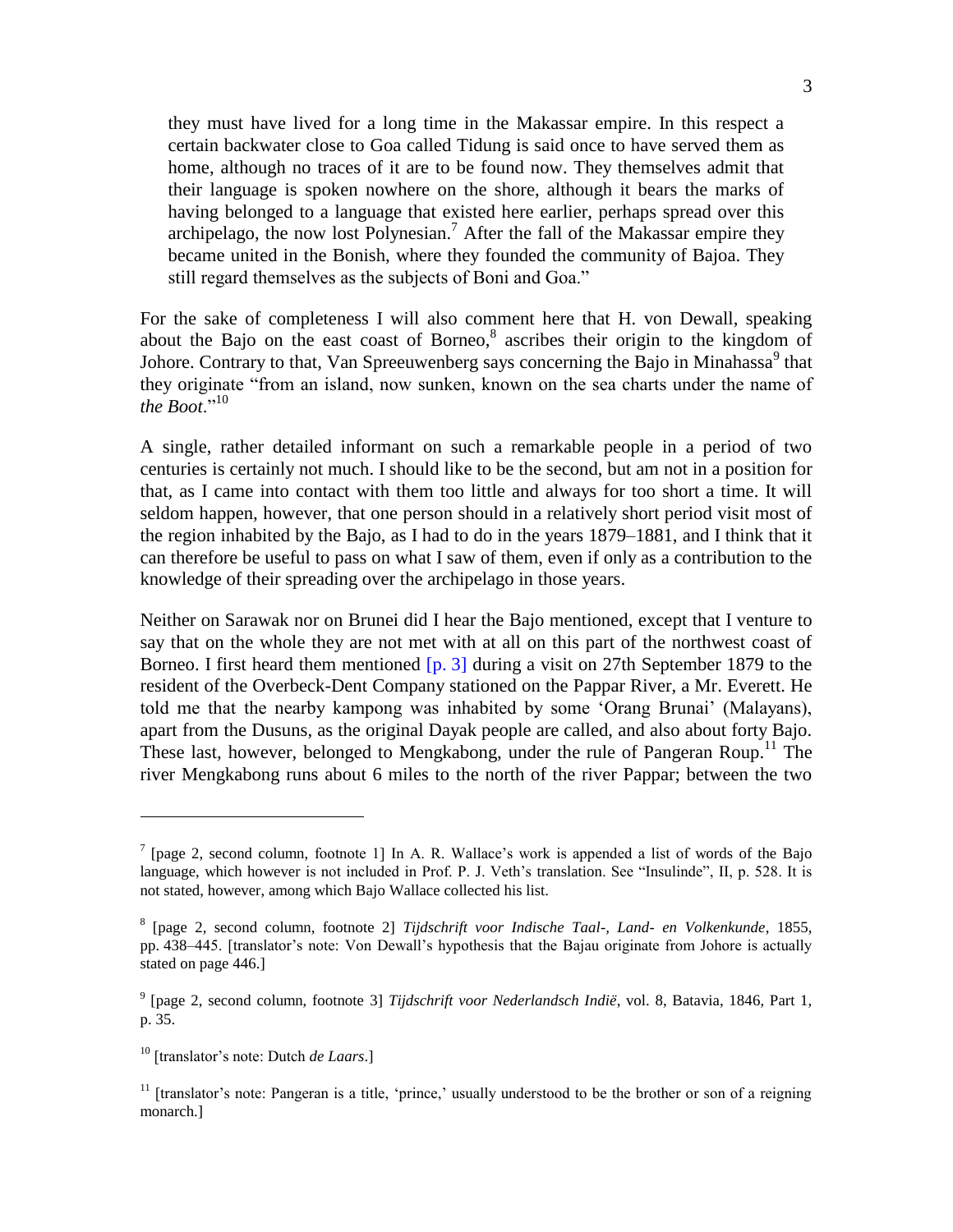lies the wide Gaya Bay. At a few hours' rowing from the mouth it forms a sort of marsh or lake, on which the kampongs of the Bajo are situated. I heard, however, that this lake was easier to reach from Gaya Bay and therefore I came to anchor that same evening in the north of that bay before Gantisan. The officer who went ashore the next morning reached the lake after half an hour's walking and fortunately found a vessel there that took him to the house of the Pangeran in the Rambunei kampong, situated not far from the larger Mengkabong. He was very courteously received; the Pangeran apologised that his proas were not ready; otherwise he would have brought me down the river except for making a call, but he would go to Gantisan later – the journey was difficult for him – if I would have him brought back by my sloops. So on 29th September I received a visit from pangeran Roup with seven other pangerans, all members of a family, and about thirty Bajo as followers. I did not see anything very special about them; I noted down that they wore wide trousers and not short sarongs like the Malays and that they also had something Chinese in their faces. At that time I had not yet read that Padbrugge ascribed a Chinese origin to the Bajo, but I had read of Chinese immigrants in northern Borneo, who had now died out, and possibly this had stirred my imagination. However that may be, pangeran Roup could not tell me anything about the Bajo's origin. He himself belonged to the Brunei Sultan's family; his father, pangeran Madoud, had received this part of the coast from the Sultan in feud and he was thereby the recognised head of the Bajo on the northwest coast, while he had no authority at all over those on the northeast coast. His Bajo were Muslims and spoke their own language; they had for the most part said farewell to their roaming life and settled down in various kampongs on this coast that certainly must have played an important part at the time when piracy at Brunei and Tampasuk was flourishing. That they even then still made long journeys however was clear to me from the fact that one of the nephews of the pangeran, Ismail, a son of pangeran Badarudin and an Ilanon woman, was very familiar with Bulungan, where he had often stayed.

The same evening the Macasser anchored in the Bay of Ambong, where I found a Bajo kampong with two headmen (orang kaya), one of whom recognised the Sultan of Brunei while the other pangeran recognised Roup. Because of the bad weather I did not visit Tampasuk this time, but I went there on my next journey, on 11th June 1880. Neither on this occasion did I go up the River Tampasuk, the entry into which alone presents difficulties for a sloop, but I went on land from Abai to the English settlement on the river. Riding on buffaloes, we took two hours to reach it, but three times the buffaloes sank so deep in the mud that it was difficult to free them. I heard from the deputy resident that below the place of his establishment three kampongs were situated on the river: one of Ilanon people, one of Bajo and one of Dusun, who continually had disagreements and caused him more trouble than the whole population of the interior consisting of Dusun, whom he most firmly maintained to be of mixed Chinese and Dayak origin.

I now come to the northern part of the east coast of Borneo, viz. the part that does not belong to our district. Here the Bajo constitute the only population of the coast and nowhere have they kept their roaming character so much as here; in fact, only thereby have they been able to maintain themselves here. No building was possible on this coast or it soon fell prey to the pirates. The native (Bulu-dupi) population went back to the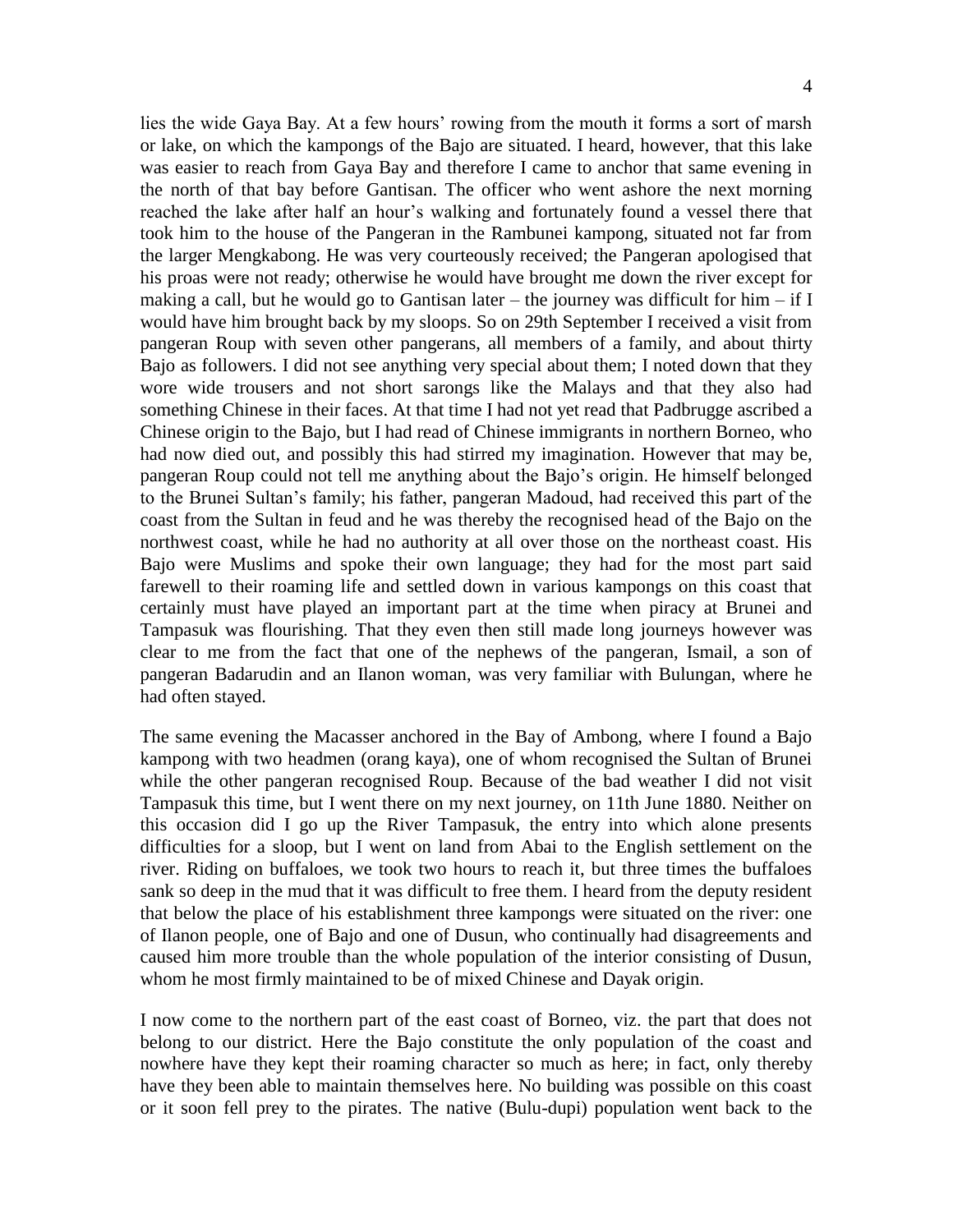interior and European influence took no interest in anything but occasional visits of individual traders to buy forest products. I went to Sandakan Bay twice, in Oct. '79 and July '80, and so I repeatedly had the opportunity of speaking with Mr. Pryer, the resident of the English Company, about the Bajo, in whom he had a special interest. As he had gathered round himself an inland population from the most varied nationalities, his judgement certainly had some value. He called them, among other things, exceptionally carefree and insouciant; they seldom remain more than a few days in the same place; whatever their labour produces they exchange for rice, but of it they take with them in their boats only enough for a few days and, when the provisions are used up, they live on roots that they find in the forest.  $[p, 4]$ 

On my second stay however he had put several Bajo to work on his reclamations and he praised them as bigger, more muscular and harder-working than the rest of the population. I then also had the opportunity with Capt. H. O. Wichers and Mr. Pryer in the steamboat HMS Atjeh to see the inner part of Sandakan Bay. We visited the Bajo kampong Upak, which consisted of four fairly large houses, built on stilts in the water, in one of which we were very hospitably entertained. It was the home of Tuan Imum, the chief of the Bajo on the east coast, appointed by Sulu, but he was not at home and a woman neighbour, a Malay, did the honours. This Tuan Imum formerly resided in the more northerly Sugut, but, when he was driven from there by pirates, he found refuge in Sandakan Bay under Mr. Pryer's protection. On the way we also passed, nearer the islet of Ningkala, about twenty Bajo proas with their little nipa palm roofs lying in shelter under the trees; on them for the moment only women and children were to be seen. According to Mr. Pryer, the four houses of Upak were the only Bajo houses on the whole east coast; he was compiling a word-list of the Bajo language and intended to write about their origin in the kingdom of Johore.

After my second stay in Sandakan bay I was charged with reconnoitering the mouth of the Kina-batangan river and visiting the Silam kampong in Darvel Bay. Steaming into this magnificent bay, which, so far as I knew, had never yet been visited by a warship, I again found that the map did not correspond at all with reality. Thus I travelled, among other things, over the place where the great Pulo Gaya is shown on the map, without seeing anything of an island in the vicinity. I had already come to the deepest part of the bay and not a single trace had presented itself that could cause one to suspect the position of Silam, when under the dense green of the coast a few small Bajo proas were seen. Immediately course was set for them, but the ship touched ground. The flat-bottomed boat, the smallest vessel on board, then went to them with an officer and two Javanese, but they hurriedly retreated: only two men in a sampan were brave enough to stay there. These men showed us the direction in which Silam lay, but could not be persuaded to come aboard; soon they had all disappeared up one creek or another. Returning in the direction indicated, we saw, after a few islets, some houses; a sloop went there, but the kampong, consisting of about ten miserable huts, was deserted. The Bajo inhabitants had fled into the bush with the little that they possessed. Before the place lay a schooner under the English flag; the captain, an Arab, who bought up birds' nests, said that even on his arrival the population had fled. Leaving Darvel Bay, I left the mysterious Kobang with its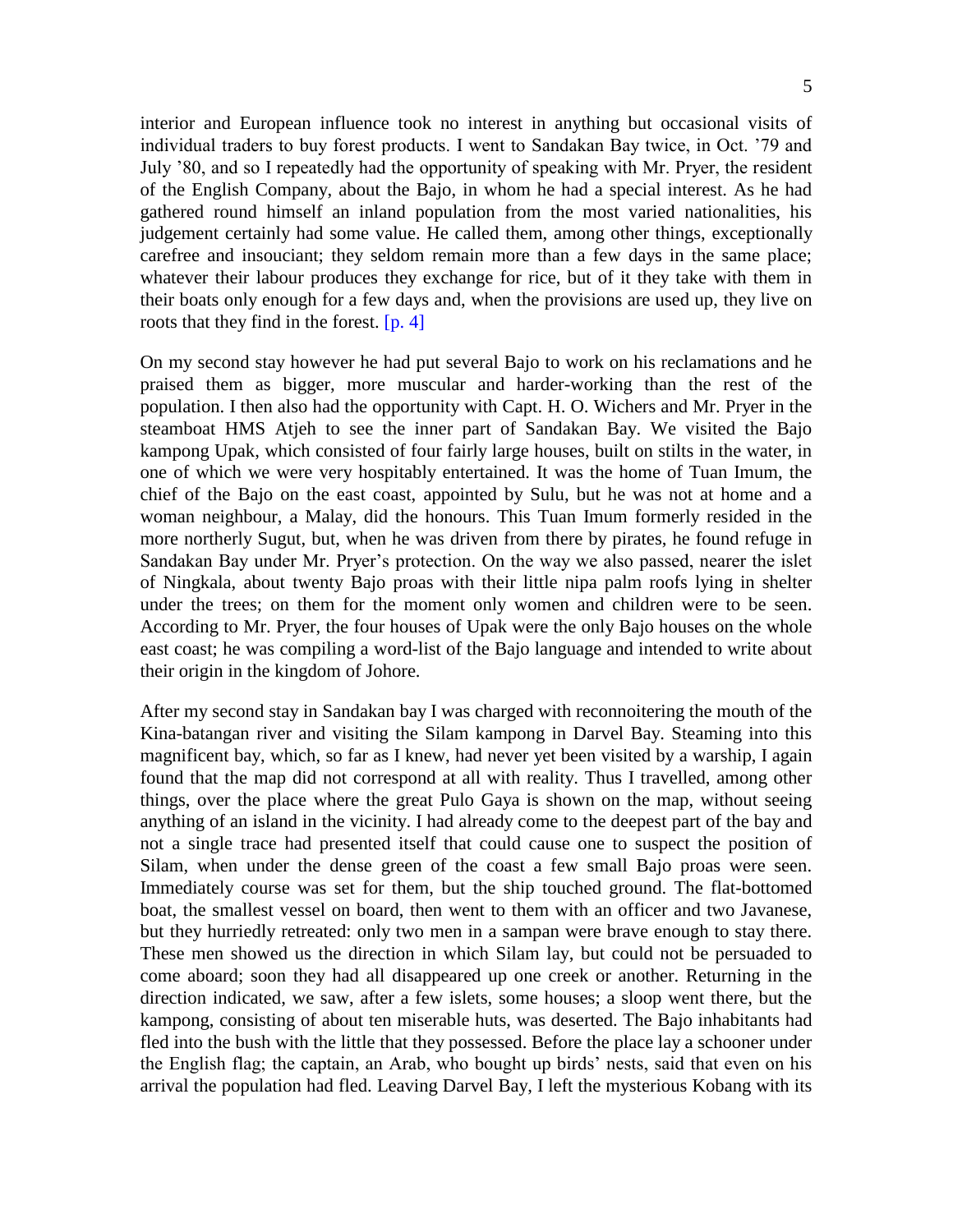many islands and reefs on my right and, after passing through the Sibutu Passage, set course for Tontoli on Celebes; I come back to this trip below.

On my first journey I came from Sandakan Bay on 7th October 1879 to the island of Sulu, opposite the Spanish settlement of Jolo on the north coast, which was still on a war footing. I therefore on the whole did not come into contact with inland headmen and it was not possible for me to obtain any information about the population from the Spaniards, all officers, whom I met. None of them spoke any inland language and for them all the inland peoples, irrespective of whether they were Muslim or pagan, were 'Morros,' which name they still bandy about as freely as our travel writers in former ages did that of 'Moors.' Only the Christian Tagalog of Luzon, who constitute a great deal of the army and of the crew of the fleet, are called 'Indios' by them. From various reports, however, it seems to me that the Bajo extend over the whole Sulu archipelago and also over the Bisayas that belong to the Philippines. Gronovius, in his reports of 1848 about Sulu, $^{12}$  names the various islands where they dwell and says, among other things, that the chain of small islands to the southeast of the Tawi-Tawi islands are inhabited to a great part by Bajo. No sea offers them more favourable conditions than the Sulu Sea. Enclosed on all sides by islands, rich in pearl banks and all sea products, from the collecting of which the Bajo make their living, this sea is never visited by bad weather, The Sultan of Sulu maintains that the name of the island was originally Suwok 'still water,' which name was corrupted by the Brunei Malayans into 'Solok' and by the English to Sulu.<sup>13</sup> In that still water the Bajo with their small, hardly seaworthy vessels are in their element. What their relationship is with the  $[p, 5]$  Sulu Datus,<sup>14</sup> however, and especially what their relationship was with the pirates—whether they went with them and so secured protection from them—that I never got to know.

The day after my arrival on Sulu, a native with a small outrigger proa came aboard the Macassar; he said he was called Mohammed, was from Pontianak and twelve years before had been robbed by pirates at Kotta-ringin. He had been a slave of a Bajo called Skatin all that time and was now invoking my protection. I had his statements checked as much as possible by my people whose homes were in Pontianak and obtained permission from the governor to take the man along with me without any objection. He was quickly at home on board and thus soon looked so much better that, although he did not complain about his master's treatment, it was obvious that his diet had left much to be desired. He spoke the Bajo and Sulu languages and henceforth went with the sloops whenever contact with the natives could be expected, but this was not often the case. Having called at Zamboanga on Mindanao and taken on coal on Basilan, I steamed along the south side of

<sup>12</sup> [page 4, second column, footnote 1] *Tijdschrift van Nederlandsch Indië*, 1850, II, p. 65. Concerning the value to be attached to these reports, see E. de Waal, *Onze Indische Financien*, III, p. 162.

<sup>&</sup>lt;sup>13</sup> [page 4, second column, footnote 2] Following Dalrymple, the origin of Sulu should date to the coming of a Bajo from Johor. See *Het Grondgebied van Nederlandsch Oost-Indië* by J. E. de Sturler, 1881, p. 153.

<sup>&</sup>lt;sup>14</sup> [translator's note: In Malay-speaking areas, Datu was a title given to certain significant rulers not belonging to the royal class.]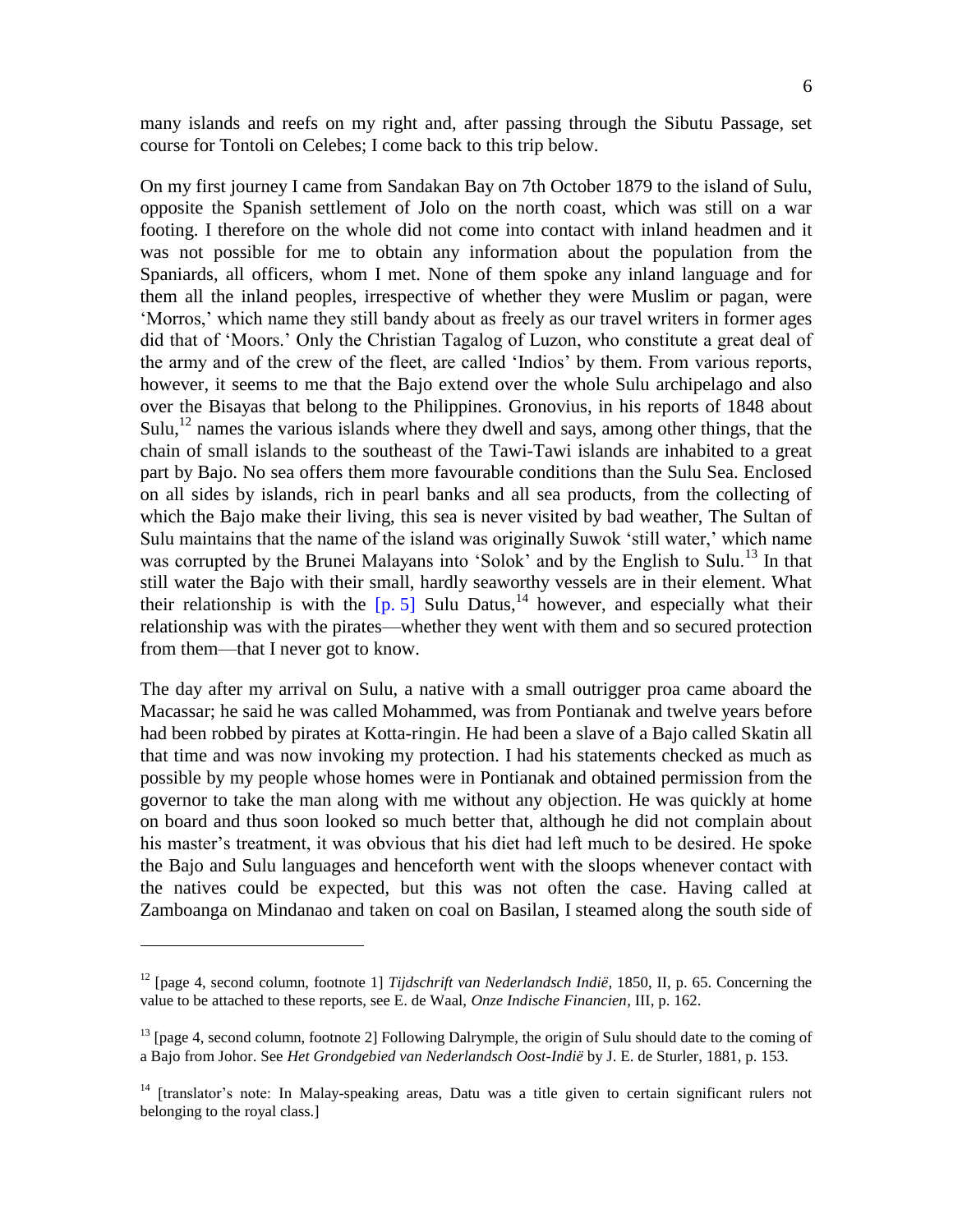the Sulu and Tawi-Tawi islands again to the east coast of Borneo. While I was anchored on 21st October at Mabul Island, proas were seen in the direction of Boom-boom island, but on the approach of the sloop they speedily disappeared. On the island of Sipangon signs of habitation were found (bananas etc. grew there), but there were no houses except for a guardhouse on the reef between Boom-boom and Sipangon that could be reached only at high tide. It would be very desirable to investigate this region somewhat more thoroughly, although it lies outside our area, with an eye on the lively slave trade that is carried on by the Tawi-Tawi islands on Bulungan and Berou. The island of Dinawan, where, according to von Dewall, most of the Bajo lived in 1849, must have lain in this area, presumably the Danuang that was visited in 1863 by HM Ships Madura and Sindoro, but I learnt just as little about its position as that of Kobang.

Going further west along Batu Cinagal and in the whole of the vast St. Lucia Bay, I saw nothing of any inhabitants; I now went south, passed the islands of Derawan and Panjang that lie before the mouth of the Berou river and on 30th October I came to anchor before the kampong of Batu Putri, which is completely surrounded by coral reefs. It is these islands that are so much visited by the Bajo and where, so long as the Sultans of Berou and those of Bulungan were in a relationship with the Sulu pirates, they were so closely united with the latter that for the warships the words 'bajo' and 'bajak'<sup>15</sup> come to mean the same. Since living, or even temporarily staying, on the islands surrounded by such dangerous reefs is forbidden by the civil administration, the situation has been considerably improved, to which naturally the change in Sulu has greatly contributed. Only on the island of Buja lying to the south, have Bajo received permission to settle; 100 souls live in about ten houses under their own 'penggawa.<sup>'16</sup> They belong to the Maharaja Dandi, a son of the Sultan of Sambiliung, who lives higher up on the river Batuputih. Even before the ship was at anchor, the 'penggawa' came aboard from a small proa with a large Dutch flag and showed his appointment by the government. He was an elderly man with a sly face, but clearly not completely at ease aboard the warship; perhaps less pleasant memories were connected with it for him. I let him speak Bajorese with my slave in the presence of the interpreter, but he found it wiser to act as if he understood little of it. He was very pleased when he could leave again with some rice, a length of rope for a stone anchor, and a pot of paint for painting up the beacons, for which rich gifts he would send some fish, which were then brought by his son the following morning.

So far as I know, Bajo have also settled on land at the mouth of the River Kutei and there exists a Bajo kampong on the river Pasir. That, however, also in the Straits of Makassar the Bajo have a much better reputation than they enjoy with us may be shown by the following citations. In the "Directory for the Indian Archipelago" by A. G. Findlay, 1870, the English nautical description of our archipelago,<sup>17</sup> it says on page 718: "The coast of Borneo northward of Pulo Laut is but little known, and has been very seldom visited by

<sup>&</sup>lt;sup>15</sup> [translator's note: Malay for 'pirate.']

<sup>&</sup>lt;sup>16</sup> [translator's note: Penggawa is a customary title given to leaders among the Bajo and Bugis.]

 $17$  [page 5, second column, footnote 1] Will a Dutch nautical description of the archipelago ever see light?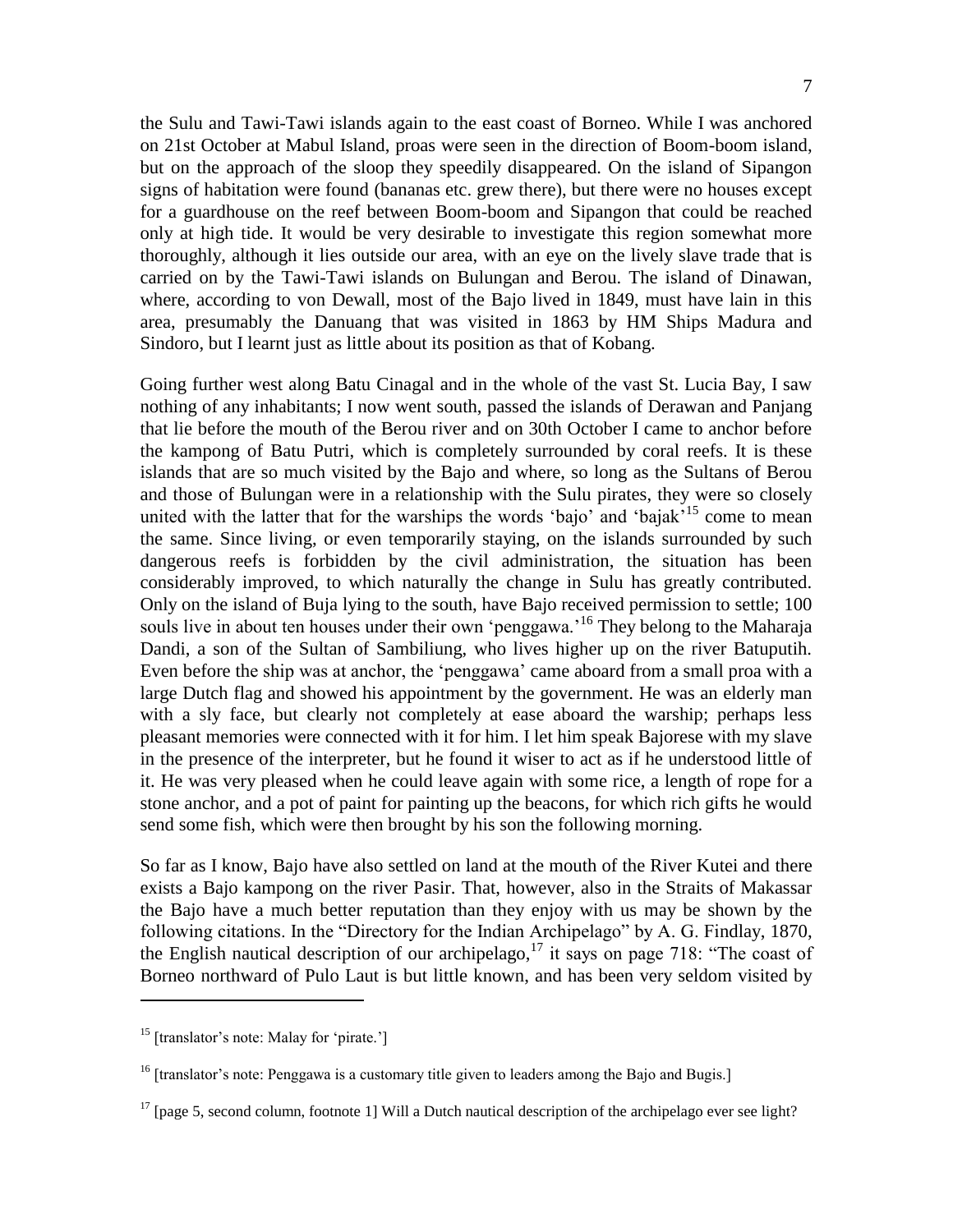Europeans (!). A peculiar race, a kind of sea-gypsies, lives about the mouths of the rivers. They are called by Mr. Earl the Orang Badju, dwelling in boats of eight or ten tons burden, each boat containing a family of about fifteen inhabitants, who employ themselves in catching and curing  $[p, 6]$  fish and tripang. They are very trustworthy and are very useful in carrying dispatches or any similar offices." James Brooke, certainly no friend of pirates, says of them in  $1830$ :<sup>18</sup> "The Bajoos or sea-gypsies are another race on whom some dependence may be placed, particularly if they be freed from the trammels of debt, swindled upon them by the Malays. Mr. Earl, who had a personal acquaintance with this tribe and could speak their language, always expressed to me a degree of confidence in their good faith, which must have some grounds."

I met no more Bajo and arrived at Makasser on 5th November 1879. Through the kindness of the Governor of Celebes the Bajo language of Mohammed was investigated by the administrative assistant Brugman, and that gentleman wrote to me:

"In compliance with your request I have heard through Mohammed, the slave freed by you, of the Bajorese living on Celebes. It was then evident to me that the two languages have much in common, though some words are different. In my opinion there is certainly a relationship between the Celebean and the Bornean Bajo and I also hold the opinion that the Bornean Bajo are of Buginese origin."

In the judgement of my Malayan interpreter the language of the Bajo from the northwest coast of Borneo was much mixed with Malay, while that of those from the northeast coast was mixed with Suluese.

I now come back to my second journey, when I arrived on 23rd July 1880 at Tontoli on the northwest tip of Celebes. I heard there from the Buginese chief that there was a Bajo kampong on the coast just to the south of Tontoli, in which only Bajo were living and whose headman, the Bajo Rajah, was appointed by the Prince of Tontoli. The Buginese chief calls the Bajo a completely different race from the Buginese with their own distinct language; they always marry amongst themselves and also have different clothes: a jacket with short trousers.

At Menado I learnt from the Resident that there are still Bajo living in Bangka Strait, so the fear of the writer of *Een blik op de Minahassa*, <sup>19</sup> "that this race will soon disappear," has not yet been realised. At Gorontalo I took on board a controller of the inland administration and the chief of the Buginese (Kapitan Bugis), who were to accompany me on a voyage to the Gulf of Tomini. I made my first visit to the controller dwelling at Tilamuta; I heard from him that not far to the west of Tilamuta there was a settlement of Bajo and that the captain of the Buginese who was on board with me had not long before taken the daughter of the 'Penggawa' of that kampong as his second wife. Although the Bajo are mostly rovers, they always have such kampongs, built in the water, in order to

<sup>18</sup> [page 6, first column, footnote 1] *The Raja of Sarawak* by Gertrude L. Jacob, I, p. 87.

<sup>19</sup> [page 6, first column, footnote 2] *Tijdschrift voor Nederlandsch Indië*. vol. 8, Batavia 1846, part I, p. 35.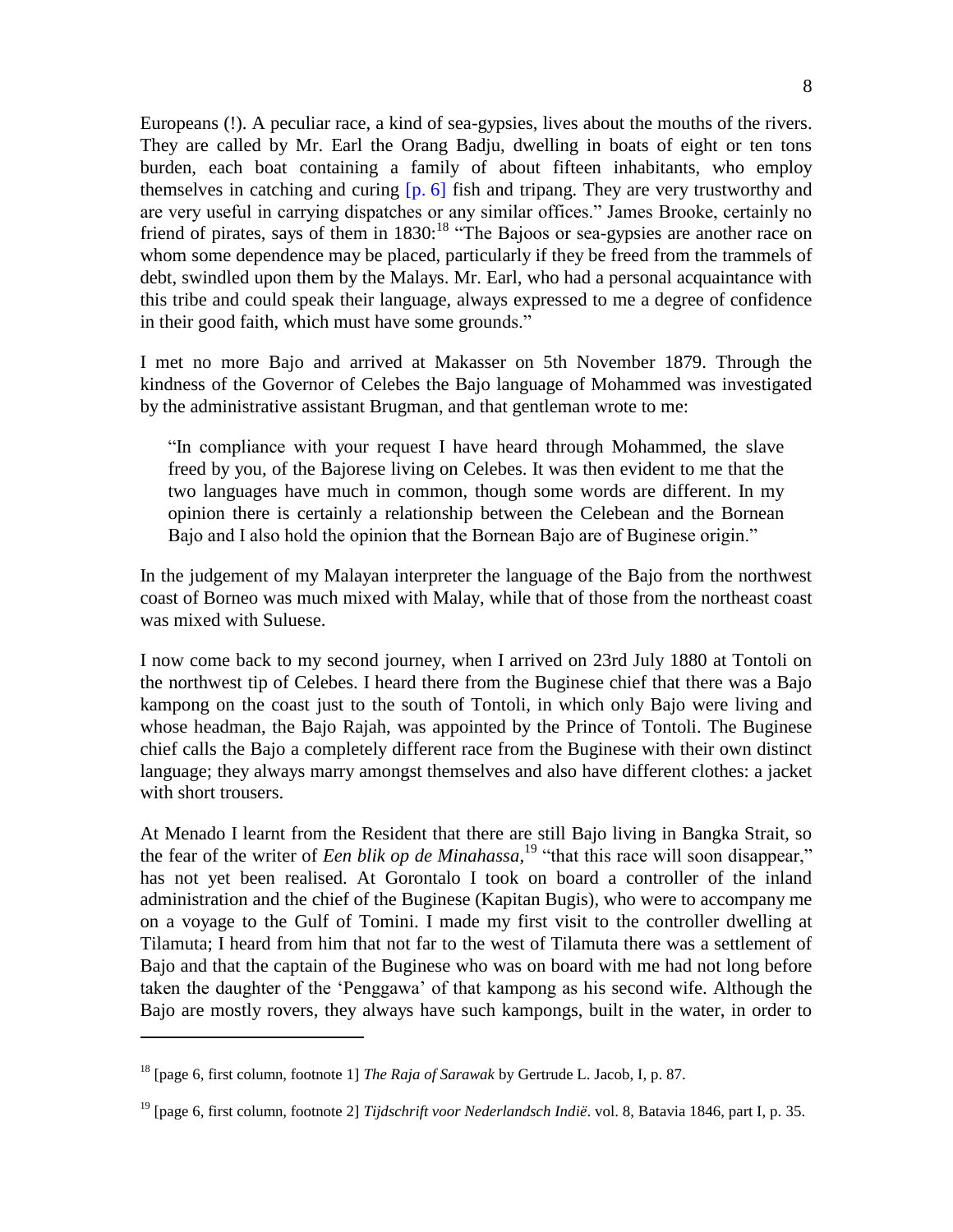repair and renew their proas. All the Buginese and Bajo in the Gulf of Tomini pay taxes to the 'Rajah Bugis,' the monarch of Boni, who from time to time sends envoys to collect them.

As reports of piracy on the coast to the south of the Togean islands were multiplying in the meanwhile, I went no further into the Gulf of Tomini, but crossed over directly to the Togean islands. On this crossing I tried to get the Bugis captain to chat with me, but with little success; he was keeping Ramadan and was constantly occupied with his religious duties. Besides, I suspected that the separation from his young Bajorese wife was upsetting him. He told me that all the Bajo in the Gulf of Tomini were 'Buginese Bajo,' originating from Kendari Bay, and that they had no kinship with the other races that I had met, such as the 'Solok Bajo' and the 'Bisayan Bajo.' I do not agree with him in this; not long ago two Bajo were sent, for one reason or another, by the Resident of Menado to Makasser to the Governor of Celebes on the supposition that they belonged to that region, while on inquiry it was evident that they were from Batu Putih on the East Coast of Borneo; so in our Indies at least they maintain a connection with each other.

On Togean, at the entrance of the completely enclosed basin where the Buginese kampong is situated, I found a Bajo kampong consisting of a dozen houses. While the houses of the Buginese stood on land and were spaciously and strongly built, those of the Bajo were no more than wretched huts built on stilts in the water. At Pagemana<sup>20</sup> it was the same story: the prosperous  $[p, 7]$  Buginese kampong was built on the rising sandy shore, but the Bajo kampong lay very shabbily in a marshy corner that was flooded at high tide. When I was with the Controller at the Buginese headman's, I also summoned the Bajo penggawa. He had only recently entered upon his duties, following the death of his predecessor; he was still very young, had a pleasant appearance and was very shy, but he had also brought three elders with him as advisers. After the conference of the controller with the headmen was over, I had some questions put to the Bajo chief through the captain of the Buginese. He had authority over all the Bajo in this locality and also over those of Togean; after consultation with his advisers he declared himself ready to accompany me on the following day with his proas, in order to show me the way to the place where the pirates would be all together. Unfortunately it was reported to me, when I had gone back on board, that the bad Borneo coal that had had to be taken aboard at Gorontalo, as there was no other available, had had such a deleterious effect on the boiler that I had to decide to give up the pursuit. When on the following morning the

 $20$  [page 6, second column, footnote 1] The Pagemana I mean is the one indicated in red letters on van Musschenbroek's map (*Tijdschrift van het Aardrijkskundig Genootschap*). My sources said that the pirates lived at Patipati, but when I therefore wanted to enter the bay shown on the map, my pilots said that there was no Patipati on the bay. To the east of Pagemana was a Siuna kampong and in the corner of the bay a Poh kampong. Patipati is said to lie on the coast to the north of the Poh kampong. To the north of Cape Japara there is another fairly large island that does not appear on the map and was called Pulo Japara by the pilots.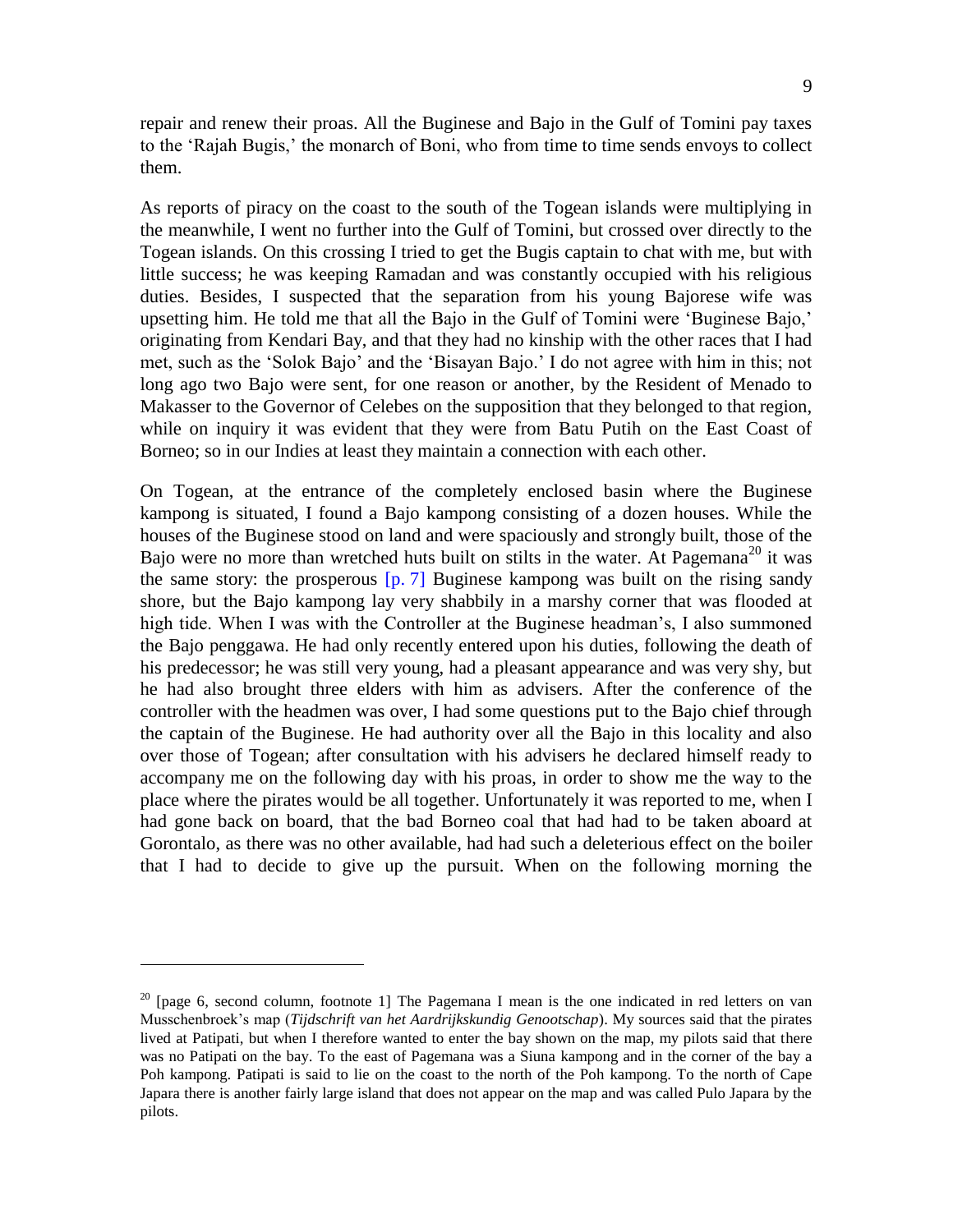'penggawa' came on board with some of his sopee<sup> $21$ </sup>—that is the name of their neatly shaped vessels in this region—to ask for further orders, I could only thank him for his good intentions. As we steamed out, the 'sopee' went on to the corners of the reefs and lay like bouys to show the way.

In the Moluccas, at Ternate and Amboina, I did not hear of Bajo; that they were not absent, however, at that time even in those areas is related by Mr. Elout in his research on Bacan Island in  $1880$ <sup>22</sup> "On the left the long island of Batang Loman, where the Bajo have built their kampong in the bay that lies opposite the island of Membaat ... The Bajo, who live in their lake-dwellings, built halfway into the sea, live by catching tripang and karet. Their number is about 160. The amount in piculs from the karet caught cannot be given even approximately. As seamen the Bajo have a good name; their intrepidity inspires the Alfur pirates with the requisite awe. They are also the only inhabitants of Bacan who dare to settle on Obi." Departing from Ambon, I left the main home of the Bajo, Kendari Bay and the Gulf of Boni, on my right and came to Surabaya on 3rd October 1880.

I spent the first three months of 1881 in the Timor residency. There are no Bajo on the island of Timor or on Sumba. From Mr. Kleian, the administrator of Larantuka, I learnt that there were three settlements of Bajo in his area: two on the north coast of the island of Adonare, where they had extended their kampongs on the shore out into the sea, and one on the island of Great Basterd, opposite Geliting on the north coast of Flores. They fish throughout the whole year, except in the bad weather of the Western Monsoon, and they make unbelievably long voyages in their little sampans. He says they are helpful and completely trustworthy. They have their own language and marry among themselves, but they also have wives from the pagan mountain-dwellers; most of them have been born here and yet only a few of them are real Bajo. On my return journey, calling at Bima to load coal, I heard from the controller that the large kampong, situated on the opposite side of the bay opposite the Sultan's kampong, where the controller also was living, was inhabited by Bajo and that they had settlements along the whole coast of Sumbawa. They have their own headmen, who come immediately under the Sultan. According to Vosmaer (in 1835), the Bajo, who are known by the name of 'Sadulang' in the Sumanap or Kangean islands and who live in the Straits of Makasser, recognise the Rajah of Goa as their patron. I cannot venture to decide whether the Orang Raja or Rajat and the Orang Sekat of Biliton<sup>23</sup> are connected with the Bajo.

Having come to the end of these notes, I refrain in general from drawing conclusions concerning the origin and connections of this race of people. If my reports can help to

 $21$  [translator's note: The usual spelling for this particular kind of small planked boat, common among the Bugis, is *soppe* or *sope*.]

<sup>22</sup> [page 7, first column, footnote 1] *Tijdschrift voor Nederlandsch Indië*, Sept. 1881, p. 202.

<sup>23</sup> [page 7, second column, footnote 1] De Hollander, *Land- en Volkenkunde van Nederlandsch Oost-Indië*, I, pp. 820, 837 and 848.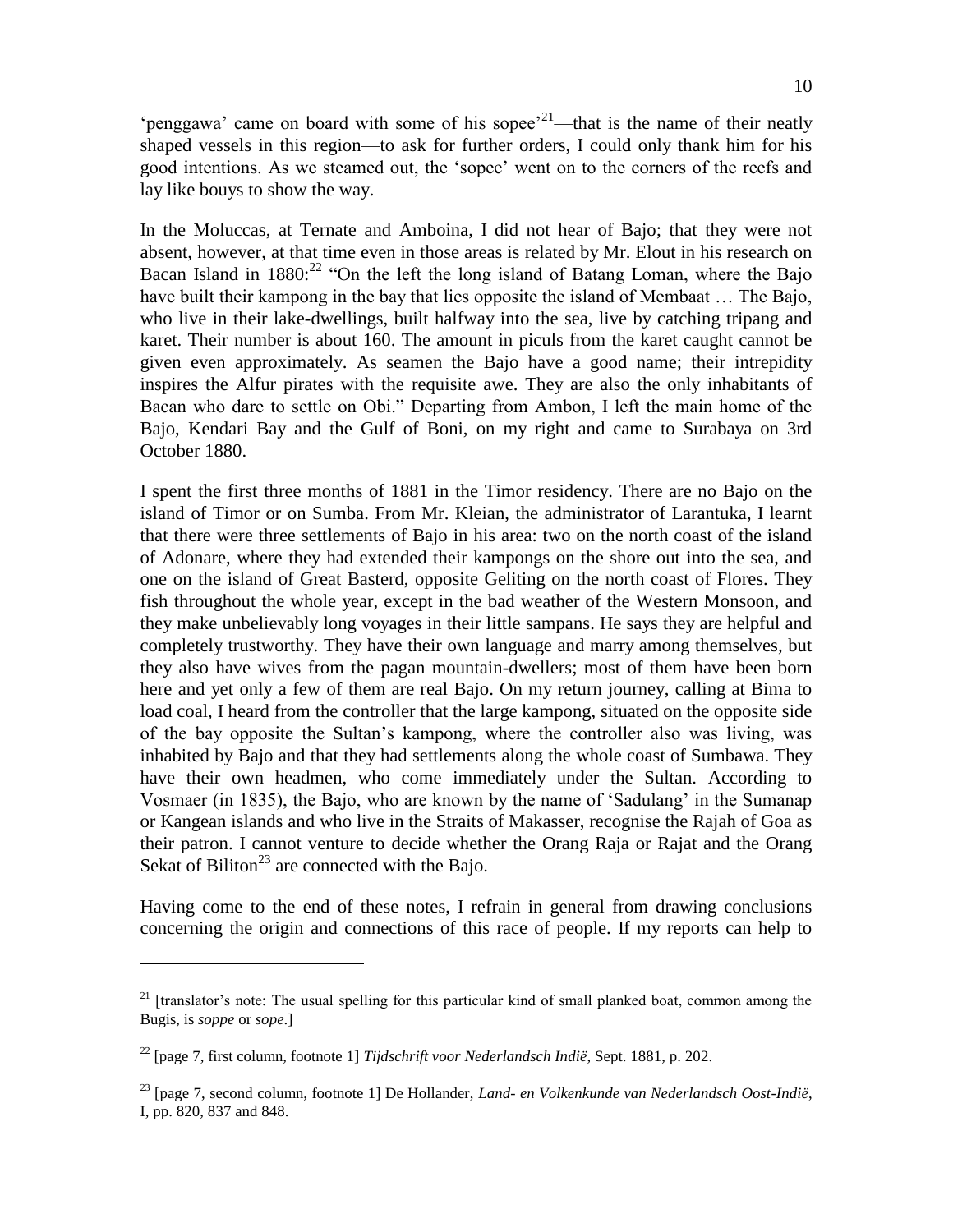inspire someone more qualified than I am to investigate the Bajo in their dwelling places and to increase our imperfect knowledge about them, I shall be completely satisfied.

Oct. 1881.

# **References**

[supplied by the translator]

Dewall, H. von. 1855. Aanteekeningen omtrent de noordoostkust van Borneo. *Tijdschrift voor Indische Taal-, Land- en Volkenkunde* 4:423–458.

Dalrymple, Alexander. 1849. Essay towards an account of Sulu. *The Journal of the Indian Archipelago and Eastern Asia* 3:512–531. [Extracted from Alexander Dalrymple, 1791–1797, *Oriental Repertory*. London: George Biggs.]

[Dungen Gronovius, D. J. van den]. 1850. Bijdrage tot de kennis van den Soeloeschen Archipel. *Tijdschrift van Nederlandsch Indië* 12/2:58–70.

Elout, M. E. F. 1881. Journaal eener reis en bezoek aan de Batjan-eilanden, Juli– November 1880. *Tijdschrift voor Nederlansch Indië* new series 10/2:161–208.

Findlay, A. G. 1870. *A directory for the navigation of the Indian Archipelago, China and Japan*. London: R. H. Laurie.

Jacob, Gertrude L. 1876. *The Raja of Saráwak: An account of Sir James Brooke, K.C.B., LL.D., given chiefly through letters and journals*. 2 vols. London: Macmillan.

Hollander, J. J. de. 1874. *Handleiding bij de beoefening der land- en volkenkunde van Nederlandsch Oost-Indië, voor de cadetten, bestemd voor den dienst in die gewesten*, part 1. Breda: Van Broese.

Musschenbroek, S. C. J. W. van (compiler). 1878. *Kaart van de bocht van Tomini of Gorontalo en omliggende landen, met de reeden, afvoerplaatsen, binnenlandsche wegen en andere middelen van gemeenschap, uit meerdere schetsen, teekeningen, opgaven en eigen opnamen*. Map, scale ca. 1:834,586. Amsterdam: C. L. Brinkman.

Musschenbroek, S. C. J. W. van. 1880. Toelichtingen, behoorende bij de kaart van de bocht van Tomini of Gorontalo en aangrenzende landen, de reeden, afvoerplaatsen, binnenlandsche wegen en andere middelen van gemeenschap. *Tijdschrift van het Aardrijkskundig Genootschap* 4:93–110.

Spreeuwenberg, F. A. van. 1845–1846. Een blik op de Minahassa. *Tijdschrift voor Nederlandsch Indië* 7/4:161–215, 301–335; 8/1:23–49.